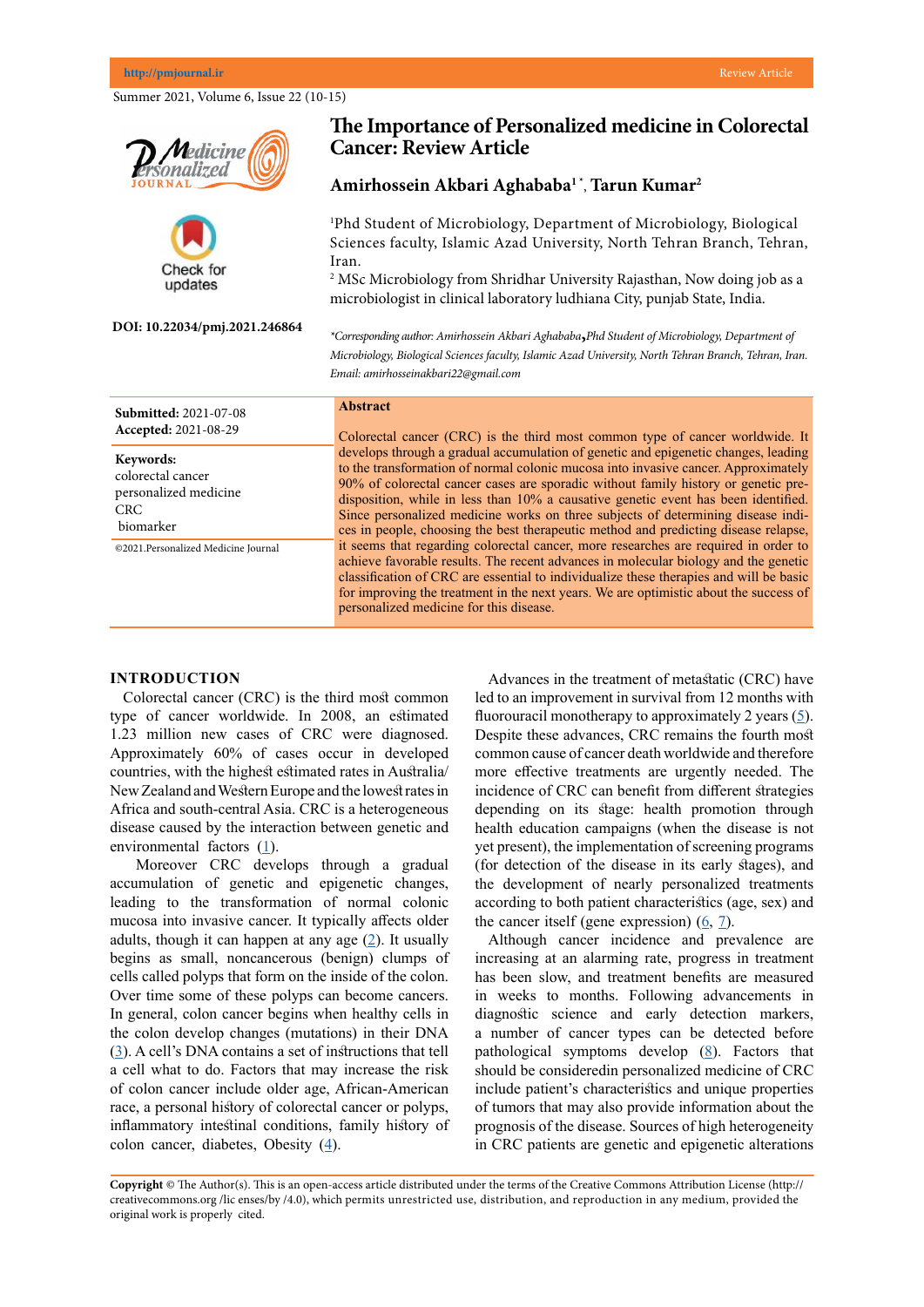such as chromosomal instability (CIN), Microsatellite instability (MSI) and CpG island methylator phenotype (CIMP) [\(9](9.	Ewing I, Hurley JJ, Josephides E, Millar A. The molecular genetics of colorectal cancer. Frontline gastroenterology. 2014 Jan 1;5(1):26-30)). Biomarkers are characteristics that indicate a normal or pathogenic process or a response to a specific therapeutic intervention. they may have prognostic and/or predictive value. These markers are biochemical, epigenetic, genetic, imaging, metabolomic, and proteomic  $(10)$  $(10)$ . The design of new genetic and epigenetic marker panels may provide maximum coverage in the diagnosis of colorectal neoplasia seems a reasonable strategy. In recent years, the use of DNA, RNA and protein markers in different biological samples has been explored as other strategies for CRC diagnosis. This information is of great significance because individual specific treatment regimens can be designed based on the presence and stage of cancer as concluded from profiles of markers discussed above  $(11, 12)$  $(11, 12)$  $(11, 12)$  $(11, 12)$  $(11, 12)$ .

The goal of personalized medicine is to use the right drug at the right dose, with minimal or no toxicity, for the right patient at the right time. Modern personalized medicine is based on targeted therapy. In targeted therapy, it is essential that knowledge's about the altered pathway and the components leading to cancer are available. The aim of this review is to summarize progress made in different areas of personalized therapy for CRC and to discuss advances in the field  $(13)$  $(13)$ .

## **Molecular biology of colorectal cancer**

Approximately 90% of colorectal cancer cases are sporadic without family history or genetic predisposition, while in less than 10% a causative genetic event has been identified. In most of these cases, the causative genetic event has been identified  $(14)$  $(14)$ . However, up to 25% of cases have a family history of CRC (familial CRC), but are not consistent with one of the known inherited syndromes. They have a higher risk of developing CRC in comparison with the general population, although not as high as in the inherited syndromes  $(15)$  $(15)$ . Most of the CRC cases however are sporadic, in which there is no family history or genetic predisposition. Many efforts have been made on discovering the genomic changes in colon cancer and recently the Cancer genome atlas network published the somatic alterations in 276 colon cancer samples by analyzing the exome sequence, DNA copy number, promotor methylation, mRNA and microRNA expression  $(16)$  $(16)$ . The most common genetic changes that have been found in sporadic CRC are activating mutations of the oncogene KRAS and silencing mutations of the tumor suppressor genes APC, SMAD4 and p53, along with multiple alleic losses (5q, 17q and 18q). Specific signaling pathways or genes have been found to be commonly affected in CRC. For example, almost 100% of tumours have changes in MYC transcriptional targets, 93% of in

the WNT signaling pathway, 55% of tumours have alterations in KRAS, BRAF or NRAS and 33% in both the phosphoinositol 3 kinase (PI3K) and RAS pathways  $(7, 17)$  $(7, 17)$ .

Methylating pathway tumors occur more frequently in women and elderly people, are preferably located in the right colon and do not benefit from treatment with 5-fluorouracil (5-FU)  $(18)$  $(18)$  $(18)$ . The tumors with BRAF mutation are histologically poorly differentiated with mucinous differentiation or signet rings, that exhibit microsatellite instability and the precursor lesions of these CIMP (CpG island methylator Phenotype) tumors are sessile serrated adenomas  $(19)$  $(19)$ .

There is increasing interest in using genetic changes as biomarkers to help guide systemic therapy. Biomarkers are biological molecules found in the body that can be assessed (as present or absent) or measured (from low to high level) to indicate a particular disease. Prognostic biomarkers indicate overall survival, independent of what treatment is given. Predictive biomarkers indicate the likelihood of responding to a particular treatment. Below is a summary of the main genetic changes in colorectal cancer that may be used as prognostic and/ or predictive biomarkers for treatment ([20\)](Kinzler KW, Vogelstein B. Lessons from hereditary colorectal cancer. Cell. 1996 Oct 18;87(2):159-70.).

## **KRAS**

The KRAS gene belongs to the RAS gene family involved in signaling pathways that regulate cellular proliferation, differentiation or survival. Oncogenic mutations in the RAS gene have been identified in  $\sim$ 30% of all human tumors, in which mutations in KRAS accounted for ~85%, NRAS proto-oncogene GTPase (NRAS) for ~15%, and HRas proto-oncogene GTPase (HRAS) for <1%. Several studies have reported an association between KRAS mutations, and poor prognosis of CRC, and lung and liver metastasis [\(20](Kinzler KW, Vogelstein B. Lessons from hereditary colorectal cancer. Cell. 1996 Oct 18;87(2):159-70.), [21](Huang J, Papadopoulos N, McKinley AJ, Farrington SM, Curtis LJ, Wyllie AH, Zheng S, Willson JK, Markowitz SD, Morin P, Kinzler KW. APC mutations in colorectal tumors with mismatch repair deficiency. Proceedings of the National Academy of Sciences. 1996 Aug 20;93(17):9049-54.)). In contrast, several other studies reported that KRAS mutations were strong independent predictors of survival in patients with CRC. These contradictory findings may be explained by the differences in the distribution of specific KRAS mutations, stage at diagnosis or other characteristics ([22\)](Polyak K, Hamilton SR, Vogelstein B, Kinzler KW. Early alteration of cell-cycle-regulated gene expression in colorectal neoplasia. The American journal of pathology. 1996 Aug;149(2):381.). KRAS mutations have emerged as an important predictive marker of resistance to anti-epidermal growth factor receptors (EGFR) agents, including panitumumab and cetuximab. Activating KRAS mutations have been identified in 35–45% of CRC cases, and primarily occur in codon 12 and 13. KRAS mutation status is now firmly established as a predictive biomarker for treatment with EGFR inhibitors. A number of studies have established that the addition of cetuximab to firstline palliative chemotherapy can significantly prolong progression-free survival and overall survival in patients with KRAS wild-type CRC, but not in patients with KRAS-mutated disease [\(23](Bertotti A, Migliardi G, Galimi F, Sassi F, Torti D, Isella C, Corà D, Di Nicolantonio F, Buscarino M, Petti C, Ribero D. A molecularly annotated platform of patient-derived xenografts (“xenopatients”) identifies HER2 as an effective therapeutic target in cetuximab-resistant colorectal cancer. Cancer discovery. 2011 Nov 1;1(6):508-23.), [24](Blanke CD, Goldberg RM, Grothey A, Mooney M, Roach N, Saltz LB, Welch JJ, Wood WA, Meropol NJ. KRAS and colorectal cancer: ethical and pragmatic issues in effecting real-time change in oncology clinical trials and practice. The oncologist. 2011 Aug;16(8):1061.)).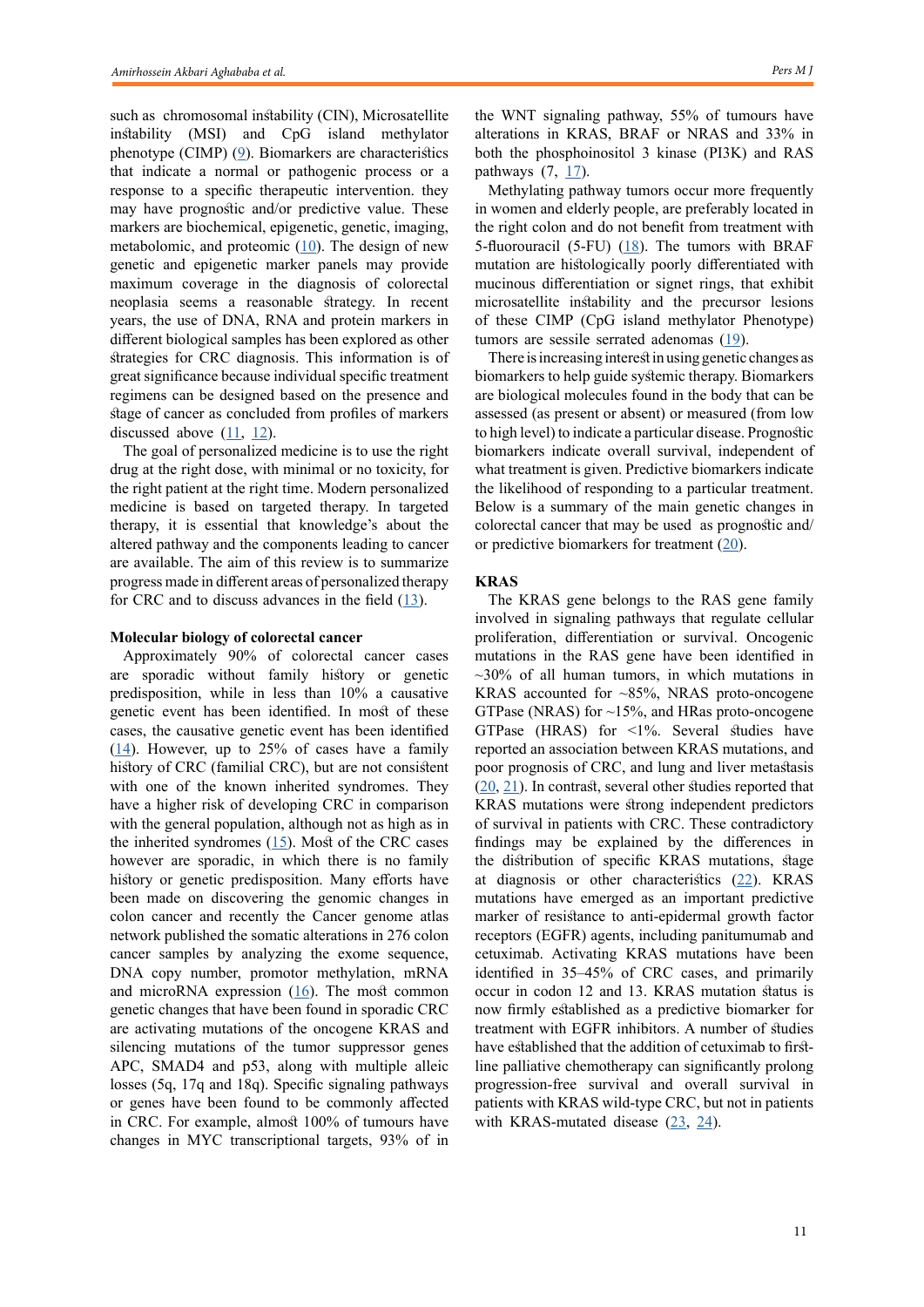#### **BRAF**

The BRAF protooncogene, which encodes for the BRAF protein kinase, is located on chromosome 7 (q34) and is composed of 18 exons. BRAF mutations have been found in 7–10% of patients with metastatic CRC. This mutation more prevalent in proximal colon tumours and it rarely found in the left colon  $(25)$  $(25)$ . Activating mutations in the BRAF gene (which codes for a serine-threonine kinase downstream of KRAS) have also been found in a number of different cancers. including CRC  $(26)$  $(26)$  $(26)$ . Like KRAS mutation status, the role of BRAF as a prognostic biomarker in colon cancer remains unclear. However, like KRAS mutations, the presence of a BRAF mutation has also been shown to confer resistance to EGFR inhibitor therapy in CRC  $(5, 1)$  $(5, 1)$  $(5, 1)$  $6, 27$  $6, 27$  $6, 27$ ). Vemurafenib is a BRAF inhibitor that targets the BRAF V600E mutation, resulting in dramatic responses in patients with melanoma. Unfortunately, the effect of targeting BRAF in patients with CRC has, so far, been disappointing. In a phase I trial of single agent vemurafenib in patients with BRAF mutant CRC, only 1 of 19 patients had a partial response and 4 had minor responses  $(\geq 10\% \text{ shrinkage})$ . One possible explanation for the resistance to vemurafenib monotherapy in patients with BRAF-mutant CRC is that BRAF inhibition causes feedback activation of EGFR ([28](Pander J, Gelderblom H, Antonini NF, Tol J, van Krieken JH, van der Straaten T, Punt CJ, Guchelaar HJ. Correlation of FCGR3A and EGFR germline polymorphisms with the efficacy of cetuximab in KRAS wild-type metastatic colorectal cancer. European journal of cancer. 2010 Jul 1;46(10):1829-34.)).

## **PI3K pathway**

The main alterations in the PI3K pathway in CRC are mutations in PIK3CA and loss of PTEN protein expression. PTEN loss correlates with advanced and metastatic tumours and has been associated with worse survival outcomes in CRC  $(29)$  $(29)$ . There is evidence that PIK3CA mutations also confer resistance to EGFR inhibitor therapy, both in vitro and in the clinical setting. PI3K inhibitors are now being developed and are in early-phase clinical trials  $(30)$  $(30)$ . There is also preclinical evidence that combining MEK inhibitors and MTOR inhibitors (MTOR is a protein located in downstream of AKT, that involved in regulating cell growth and apoptosis) has a greater effect in suppressing cancer cell proliferation and inducing apoptosis in colorectal cancer cell lines and reducing tumor volume in mice models compared with single agent therapy  $(31)$  $(31)$ .

## **Microsatellite instability (MSI)**

Microsatellites are repeated DNA sequences, usually 1 to 10 nucleotides long, present throughout the genome. Instability is mostly characterized by single base-pair insertions or deletions in these repeat loci, causing widespread genomic instability due to the failure of the cell's mis- match repair (MMR) mechanism [\(32](Bazan V, Migliavacca M, Zanna I, Tubiolo C, Grassi N, Latteri MA, La Farina M, Albanese I, Dardanoni G, Salerno S, Tomasino RM. Specific codon 13 K-ras mutations are predictive of clinical outcome in colorectal cancer patients, whereas codon 12 K-ras mutations are associated with mucinous histotype. Annals of Oncology. 2002 Sep 1;13(9):1438-46)). This form of genomic instability occurs in approximately 15% of sporadic cases of CRC, as well as in patients with hereditary nonpolyposis CRC Nevertheless,

patients with MSI may be suitable for targeted therapies that take advantage of the sensitivity of these tumours to drugs that cause specific types of DNA damage. For example, due to a synthetic lethal relationship, MSH2 defective tumours are highly sensitive to methotrexate and this is the focus of a current phase II trial  $(33)$  $(33)$ . More robust clinical data is needed to determine if the MSI phenotype will be a useful prognostic and/or predictive biomarker. Overall, the benefit of 5-FU in the adjuvant treatment of stage III CRC is well established, but for stage II disease this is less clear. In the future, establishing the MSI status of a patient's tumor could play an important role in determining both prognosis and whether or not adjuvant 5-FU chemotherapy is likely to provide significant benefit  $(34)$  $(34)$ .

## **Personalized medicine in CRC**

Modern personalized medicine takes into account an individual's genetic makeup and disease history before a treatment regimen is administered. This is in contrast to traditional personalized medicine, in which care is provide of based on a patient's family history, social circumstances, environment, and lifestyle ([35](Jover R, Zapater P, Castells A, Llor X, Andreu M, Cubiella J, Piñol V, Xicola RM, Bujanda L, Reñé JM, Clofent J. Mismatch repair status in the prediction of benefit from adjuvant fluorouracil chemotherapy in colorectal cancer. Gut. 2006 Jun 1;55(6):848-55.)).

As we acknowledge the heterogeneity of CRC, the use of new tools helps us to identify these heterogeneous factors, we are closer to understand the personalized nature of CRC  $(36)$  $(36)$ . Biomarker discovery has been vital in implementation of usage in clinics. Management of CRC uses biomarkers that could serve to predict the drug response in a patient. Moreover specific biomarkers helpful in designing the treatment modalities and monitoring the disease progression in patients serve as tools for personalized medicine ([37](Moertel CG, Fleming TR, Macdonald JS, Haller DG, Laurie JA, Goodman PJ, Ungerleider JS, Emerson WA, Tormey DC, Glick JH, Veeder MH. Levamisole and fluorouracil for adjuvant therapy of resected colon carcinoma. New England Journal of Medicine. 1990 Feb 8;322(6):352-8.)). Genome-wide association studies (GWAS) have identified SNPs associated with the risk of development and progression of CRC and also correlated with therapeutic responses. These SNPs along with others may applied in personalized medicine; for example, testing patients for rs396991 SNPs may predicts therapeutic responses to drugs such as cetuximab. The development of predictive and prognostic biomarkers may allow an improved classification of CRC patients who would benefit the most from adjuvant chemotherapy at a particular stage of disease ([37,](Moertel CG, Fleming TR, Macdonald JS, Haller DG, Laurie JA, Goodman PJ, Ungerleider JS, Emerson WA, Tormey DC, Glick JH, Veeder MH. Levamisole and fluorouracil for adjuvant therapy of resected colon carcinoma. New England Journal of Medicine. 1990 Feb 8;322(6):352-8.) [38\)](Ma Y, Zhang P, Wang F, Liu W, Yang J, Qin H. An integrated proteomics and metabolomics approach for defining oncofetal biomarkers in the colorectal cancer. Annals of surgery. 2012 Apr 1;255(4):720-30.).

# **Future perspective**

Since personalized medicine works on three subjects of determining disease indices in people, choosing the best therapeutic method and predicting disease relapse. It seems more researches are required CRC to achieve favorable results  $(39)$  $(39)$ . In the next few years, it is likely that molecular analysis of CRC specimens at diagnosis will become standard practice, with other tests such as gene-expression profiling and somatic mutation analysis helping to predict the risk of relapse, as well as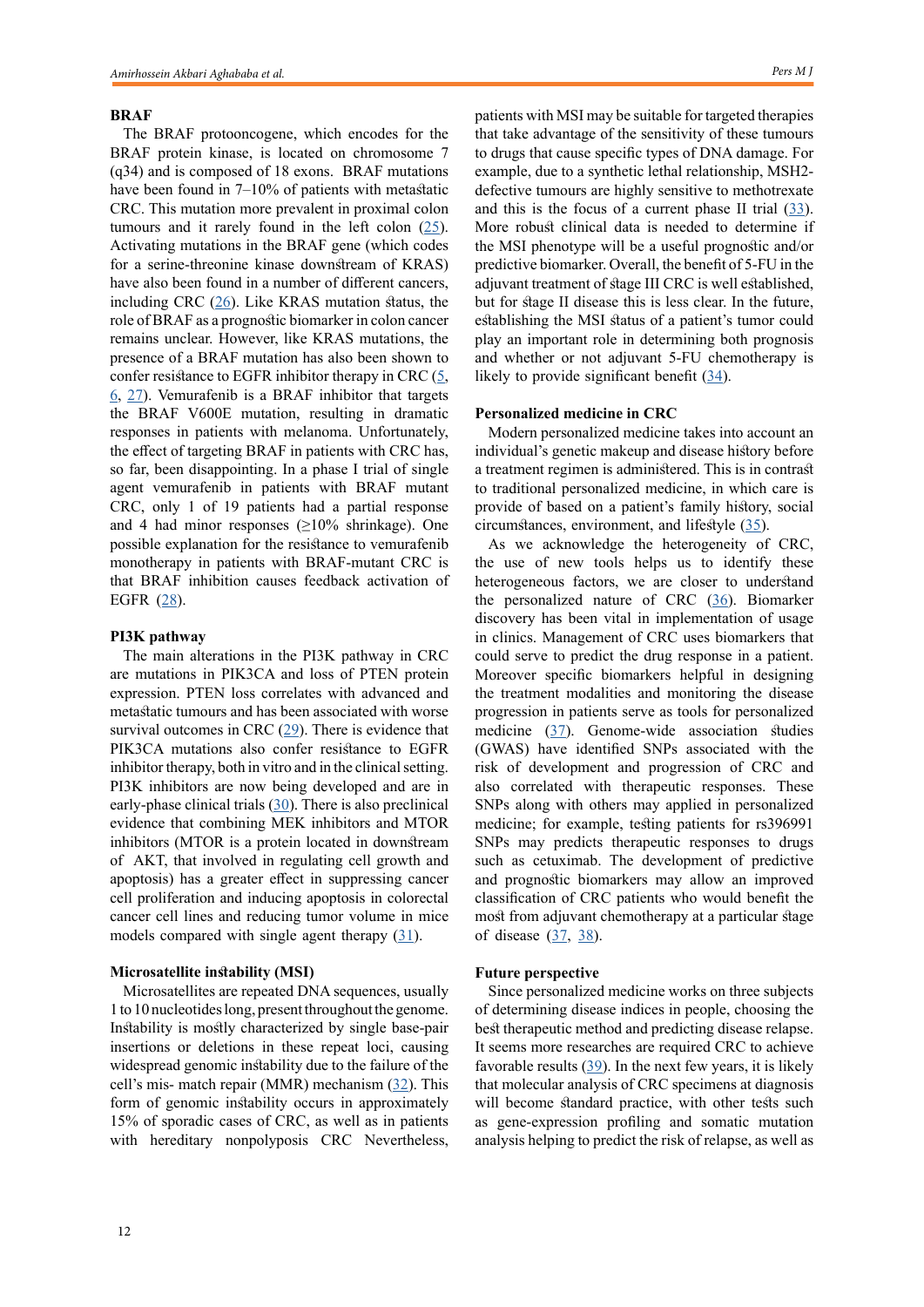selecting which systemic therapies are most likely to be effective for each patients  $(40)$  $(40)$  $(40)$ . Personalized medicine aimed towards preventing metastatic CRC, screening patients have already made good progress but is limited due to the overwhelming task of generating data for the entire population. Establishing the specific genetic profile of individual tumors will enable the use of a combining different targeted therapies, which likely reduce resistance and improve response to treatment and control of disease, thus reducing the mortality rate CRC patients  $(41)$  $(41)$ .

## **CONCLUSION**

CRC is one of the most common cancers worldwide. Today, various techniques are available to detect CRC in its early stages or as precursor lesions, thereby preventing aggressive treatment. With all chemotherapies or targeted therapies in CRC, the most critical factor in treating patients is to focus on early identification of and development of techniques that work on early diagnosis biomarkers ([42\)](Sebio A, Stintzing S, Stremitzer S, Zhang W, Lenz HJ. Panitumumab: leading to better overall survival in metastatic colorectal cancer?. Expert opinion on biological therapy. 2014 Apr 1;14(4):535-48.). Personalized medicine has made some major advances in monitoring CRC, through KRAS nalysis now as a routine clinical practice. However, KRAS has some limitations as a biomarker and despite extensive research into other biomarkers for antiangiogenic drugs, chemotherapy and other targeted agents, they are not yet to be established in clinical practice  $(43, 44)$  $(43, 44)$  $(43, 44)$  $(43, 44)$ . Chemotherapy remains the cornerstone of systemic treatment today, but several new targeted treatment have emerged in this filed in the last decade, improving the management of metastatic disease ([45\)](Newton KF, Newman W, Hill J. Review of biomarkers in colorectal cancer. Colorectal disease. 2012 Jan;14(1):3-17.). The recent advances in molecular biology and the genetic classification of CRC are essential to individualize these therapies and will be a foundation for improving the treatment in the future  $(46)$  $(46)$ .

## **REFERENCES**

- 1.Adams, Richard A., et al. "Epiregulin (EREG) and amphiregulin (AREG) gene expression to predict response to cetuximab therapy in combination with oxaliplatin (Ox) and 5FU in firstline treatment of advanced colorectal cancer (aCRC)." (2012): 3516-3516.
- 2.Alymani NA, Smith MD, Williams DJ, Petty RD. Predictive biomarkers for personalised anti-cancer drug use: discovery to clinical implementation. European Journal of Cancer. 2010 Mar 1;46(5):869-79.
- 3.Amado, Rafael G., et al. "Wild-type KRAS is required for panitumumab efficacy in patients with metastatic colorectal cancer." (2008): 1626-1634.
- 4.Baker JB, Dutta D, Watson D, Maddala T, Munneke BM, Shak S, Rowinsky EK, Xu LA, Harbison CT, Clark EA, Mauro DJ. Tumour gene expression predicts response to cetuximab in patients with KRAS wild-type metastatic colorectal cancer. British journal of cancer. 2011 Feb;104(3):488-95.
- 5.Baldus SE, Schaefer KL, Engers R, Hartleb D, Stoecklein NH,

Gabbert HE. Prevalence and heterogeneity of KRAS, BRAF, and PIK3CA mutations in primary colorectal adenocarcinomas and their corresponding metastases. Clinical Cancer Research. 2010 Feb 1;16(3):790-9.

- 6.Safaei A, Sobhi S, Rezaei-Tavirani M, Zali MR. Genomic and epigenetic instability in colorectal cancer. Iran J Cancer Prev. 2013;6:54-63.
- 7.Blanco-Calvo M, Concha Á, Figueroa A, Garrido F, Valladares-Ayerbes M. Colorectal cancer classification and cell heterogeneity: a systems oncology approach. International journal of molecular sciences. 2015 Jun;16(6):13610-32.
- 8.Rezaie-Tavirani M, Fayazfar S, Heydari-Keshel S, Rezaee MB, Zamanian-Azodi M, Rezaei-Tavirani M, Khodarahmi R. Effect of essential oil of Rosa Damascena on human colon cancer cell line SW742. Gastroenterology and Hepatology from bed to bench. 2013;6(1):25.
- 9.Ewing I, Hurley JJ, Josephides E, Millar A. The molecular genetics of colorectal cancer. Frontline gastroenterology. 2014 Jan 1;5(1):26-30.
- 10.Lao VV, Grady WM. Epigenetics and colorectal cancer. Nature reviews Gastroenterology & hepatology. 2011 Dec;8(12):686- 700.
- 11.Ferlay J, Shin HR, Bray F, Forman D, Mathers C, Parkin DM. Estimates of worldwide burden of cancer in 2008: GLOBOCAN 2008. International journal of cancer. 2010 Dec 15;127(12):2893-917.
- 12.Sobin LH, Gospodarowicz MK, Wittekind C, editors. TNM classification of malignant tumours. John Wiley & Sons; 2011 Aug 31.
- 13.Chan GH, Chee CE. Making sense of adjuvant chemotherapy in colorectal cancer. Journal of gastrointestinal oncology. 2019 Dec;10(6):1183.
- 14.Ranieri G, Laface C, Laforgia M, De Summa S, Porcelli M, Macina F, Ammendola M, Molinari P, Lauletta G, Di Palo A, Rubini G. Bevacizumab plus FOLFOX-4 combined with deep electro-hyperthermia as first-line therapy in metastatic colon cancer: A pilot study. Frontiers in Oncology. 2020 Nov 3;10:2387.
- 15.Baraniskin A, Buchberger B, Pox C, Graeven U, Holch JW, Schmiegel W, Heinemann V. Efficacy of bevacizumab in firstline treatment of metastatic colorectal cancer: a systematic review and meta-analysis. European Journal of Cancer. 2019 Jan 1;106:37-44.
- 16.Lugli A. Towards a molecular classification of colorectal cancer. Frontiers in oncology. 2015 Feb 25;5:46.
- 17.Sinicrope FA, Okamoto K, Kasi PM, Kawakami H. Molecular biomarkers in the personalized treatment of colorectal cancer. Clinical Gastroenterology and Hepatology. 2016 May 1;14(5):651-8.
- 18.Zocche DM, Ramirez C, Fontao FM, Costa LD, Redal MA. Global impact of KRAS mutation patterns in FOLFOX treated metastatic colorectal cancer. Frontiers in genetics. 2015 Mar 30;6:116.
- 19.Fearon ER, Vogelstein B. A genetic model for colorectal tumorigenesis. cell. 1990 Jun 1;61(5):759-67.
- 20.Ma H, Brosens LA, Offerhaus GJ, Giardiello FM, de Leng